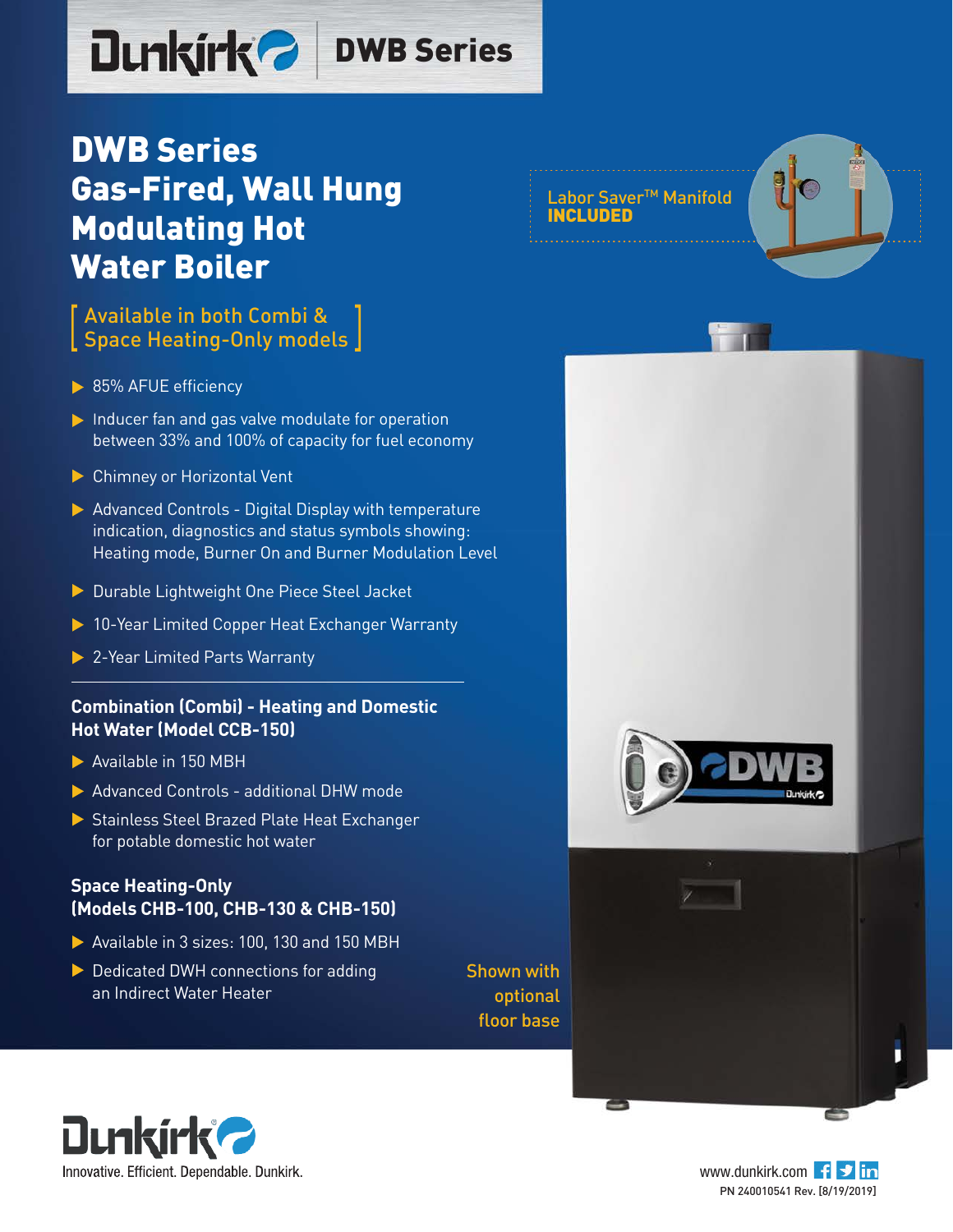### **Dunkirk<sup>2</sup>** DWB Series

### **Innovative**

#### **Modern doesn't mean complicated…**

Some of the best ideas actually are pretty simple, like the new Dunkirk DWB. The DWB Series is a "best of both worlds" alternative to large conventional cast iron boilers and more expensive wall hung condensing boilers. DWB saves on living space, is lightweight and wall hung.

The Dunkirk DWB Series is ideal for both heating only and "combi" or combination heating and domestic hot water applications including:

- Single Family Homes
- Apartments/Multi-Family Dwellings with Individual Appliances
- Retro-fits for High Temperature Systems

a s

The DWB's special copper heat exchanger design with a protective high temperature coating ensures years of reliable operation. The DWB is much smaller and lighter yet transfers heat seven times faster than cast iron.

Copper makes the DWB a compact, lightweight unit that saves valuable space and protects the boiler from basement flooding by getting it up off the floor. If wall mounting is not practical, an optional floor base is available.

## **Efficient**

#### **Modulation –**

The DWB's advanced control system gives you what you want when you need it. Your heating systems' boiler is sized to keep you warm during the coldest days of the year. But in the summer months, all that fuel is not required to keep you warm and comfortable. The DWB's advanced modulating control system measures how much fuel is required based on load conditions (how cold it is outside) and delivers only what is needed. This is modulation and it burns less fuel, saves you money and is good for the environment.

The DWB boiler is 85% efficient, however the actual efficiency of a boiler is dependent upon the heating system it is matched with. If your home was designed

to minimize the amount of heat emitters, (baseboard, radiators etc.) then it was likely designed to run at high temperature water supply which is ideal for a non-condensing boiler.

Conversely, if your home was designed for maximum heat emitters, then it was designed to operate at low temperature water supply and should be matched with a condensing boiler like the Dunkirk Helix VLT 95% model to maximize efficiency. Make sure to consult with your professional contractor to match the right boiler to your heating system to maximize efficiency and make the best choice for your home.

### **Dependable**

The DWB Series features proven copper heat exchanger technology that has been in use for decades and reliable direct spark ignition. Dunkirk's quality construction is backed by a full 10-year limited copper heat exchanger warranty and a 2-year limited parts warranty.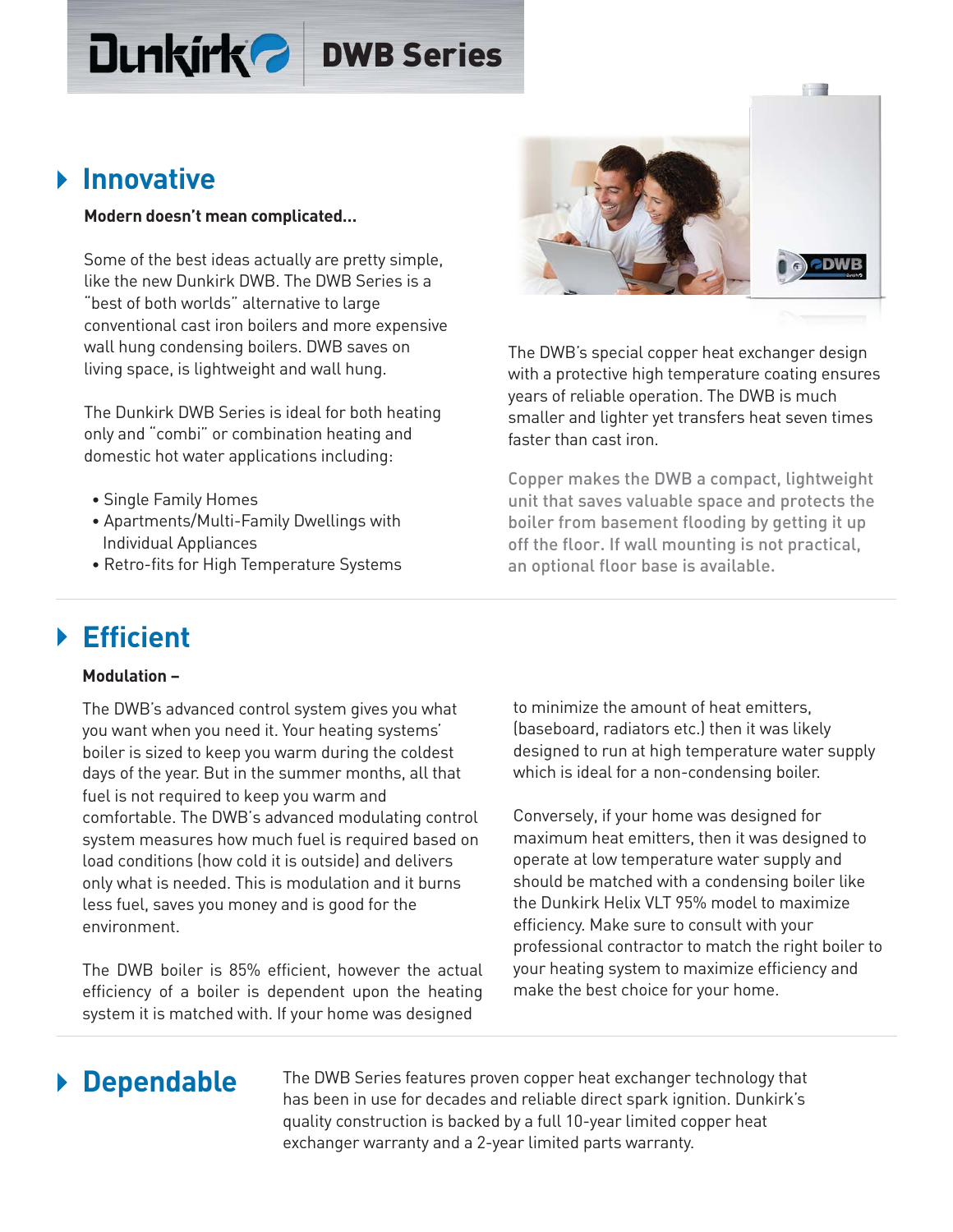#### DWB Combi Unit (CCB-150)

#### FRONT OF BOILER

#### **Cold Climate Operation**

Condensate collector keeps condensation from impacting the pressure switch operation.

**Modulating Fan With Air Pressure Sensor** Automatically adjusts the fan speed according to the flue draft.

**Copper Heat Exchanger** Features high temperature corrosion resistant protective film.

**Stainless Steel Burners**

**Modulating Gas Valve**

**3-Speed Pump with Anti-Seize** Every 24 hours, pump will run for 5 seconds.

#### CONTROL DISPLAY

#### **LCD Display** • DHW Request

- Eco/Comfort • Burner On
- CH Request
- Operating Temp. • Burner Power

**Reset**

**Central Heating Settings**

**Water Pressure and Temperature Gauge** 

**Domestic Hot Water Settings**

**ON/OFF and Comfort Mode Key**

**Air Intake** 2 Alternate Locations

s s s s s s î î s s s s s s s s s

**Flue Exhaust Boiler Venting Options** Category I – Chimney Venting

Category III – Sidewall





#### TOP OF BOILER **BOTTOM OF BOILER**



The DWB is a practical, affordable, modern approach to residential heat and domestic hot water.

### **Dunkirk<sup>2</sup>** DWB Series

#### BACK OF BOILER

Integrated in the pump block.

**24-Volt Diverting Valve-Priority for Domestic**

**Brazed Plate Heat Exchanger** 

**DHW Stainless Steel**